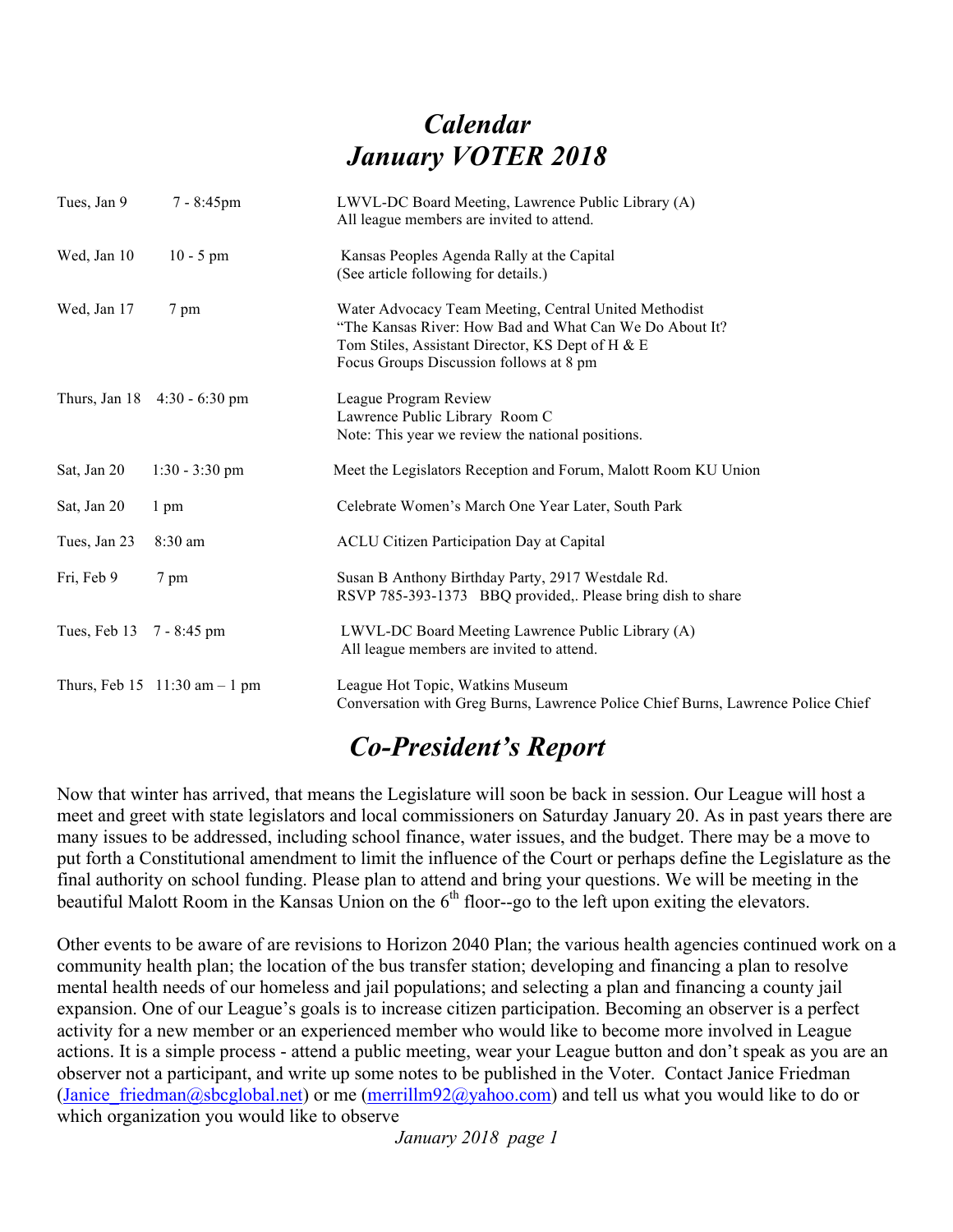Congratulations to Melissa Wick for authoring a successful voter registration grant. This \$500 grant from national will allow the Lawrence League to work with high school teachers to establish dates to register young people to vote and also to education youth on the importance of voting.

Some other coming League activities are a review of National League positions January 18 and an ACLU Citizen Participation day at the Capital on January 23. *Marlene Merrill*

### *Kansas People's Agenda January 10*

The Kansas People's Agenda coalition seeks to elevate the needs, concerns, and voices of individuals living in our state. At the first gathering last January, over 700 people filled the Capitol rotunda. Below are the highlights of the upcoming Kansas People's Agenda "People's State of the State" Rally on January 10, 2018.

This year's program represents diverse speakers from around the state on issues that are important in Kansas and as a nation. Since *your voice is needed* and some of us are new to engaging with legislators, the morning will include lobby training (space is limited; please sign up in advance!)

Schedule

8:15-8:45am Interfaith prayer with Kansas Interfaith Action 9:30-11:00am Lobbying training in ground floor auditorium 11:30am-1:00pm People's State of the State Rally

Featured Speakers include: Rev. Jermaine Pennington, Wichita, Poor People's Campaign leader; Mursal A. Naleye, Garden City, Somali community leader for immigrants and workers; Charles Baker, Junction City, lead steward fighting for workers' rights; Eugene and Mamie Anderson, Wichita, fighting voter suppression; Latonya Boyd, Topeka, activist working on gun violence and domestic violence prevention; Ashanti Spears, Lenexa/Topeka, citizen activist; DREAMer and speakers on issues related to health care access; Tom Giessel, Larned, farm economy and the environment, and education.

In addition, we will be joined by poets, musicians, and performers as well as visual artists, bringing the issues of Kansans to us from multiple experiences. Performers include: Ana Marcela Maldonado Morales, Jonathon Andrews, Diana Yael Martinez, Martinez Hillard, Matt Spezia, and Brail Watson. 1:00-4:00 Visit your legislators! Bring them a KPA brochure, share your own experiences as a Kansan, and ask for their support on issues close to your heart.

Please sign up via the website: https://kansaspeoplesagenda.org/ and please share this invitation to attend! You can order a t-shirt and sign up for lobby training through the link as well! *Thea Perry*

### *Welcome New Members!*

December brought us four new members: Lori Hutfles, Nancy Harness, Norine Spears, and Michael Wolfe. A warm welcome to you all!

*January 2018 page 2*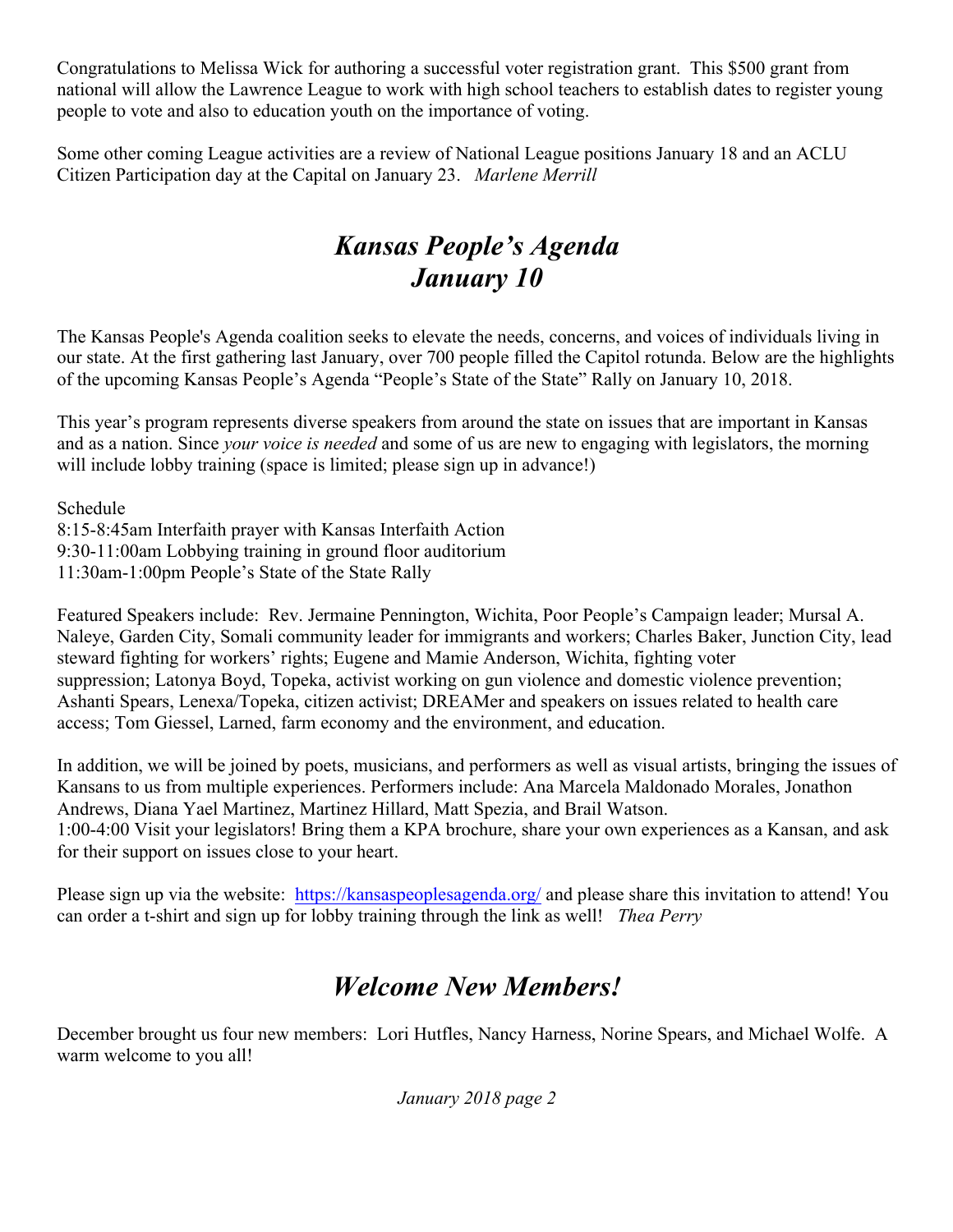### *Helen Fluker Award*

Since 1999, the League of Women Voters of Lawrence-Douglas County has honored a fellow citizen with the Helen Fluker Open and Accessible Government Award. Next year, the recipient will be honored at a luncheon in Lawrence on Saturday, March 24.

The League invites you to nominate a person worthy of recognition for contributions to your community. If you represent an organization, your nominee does not need to be a member. Feel free to submit an updated form for a previous nominee or someone new.

We have somewhat modified our guidelines. This year, the nominee should be a Kansas resident over age 18 whose efforts have promoted transparency in government. The activities for which he or she is nominated may be volunteer work or an extension of a regular job position. Some accomplishments worthy of consideration include:

- Attempting to increase citizen participation in government
- Educating the public about an issue of importance
- Working toward more "open" government
- Being involved in the community in ways that lead to better political decision-making

Please feel free to attach up to three additional sheets of text to the nomination form with as much detail as possible regarding the activities of your nominee.

The deadline for nominations is Monday, February 5, 2018. For questions or additional information, call Janice Friedman at 785-842-5188, email inquiries to FlukerAwardLWV@gmail.com.

Thank you for participating in this opportunity to recognize those who help make our government better for all of us*. Janice Friedman*

### *Voter Services Report*

During December we conducted one event at Free State High School, registering 114 students to vote. In addition, we submitted a request for the 2018 Youth Voter Registration Grant from National and were approved for \$550 to offset expenses related to conducting voter registration drives in high schools, colleges, and reaching out to under-served populations*. Melissa Wick*

# *Voter Outreach Update*

Following is a brief report from the Committee for Voter Outreach to Underrepresented Populations As a follow up to our successful voter registration training program for parole and probation officers last September, we are in talks with Re-Entry Director Mike Brouwer about implementing a voter education class as part of the life skills curricula offered through Douglas County Jail. We will keep you posted about our progress! Anyone interested in joining our committee or helping with this particular project, please email  $\frac{1}{\text{amine}}$ . *Jamie Benvenutti.* jamie.benvenutti@gmail.com.

*January 2018 page 3*